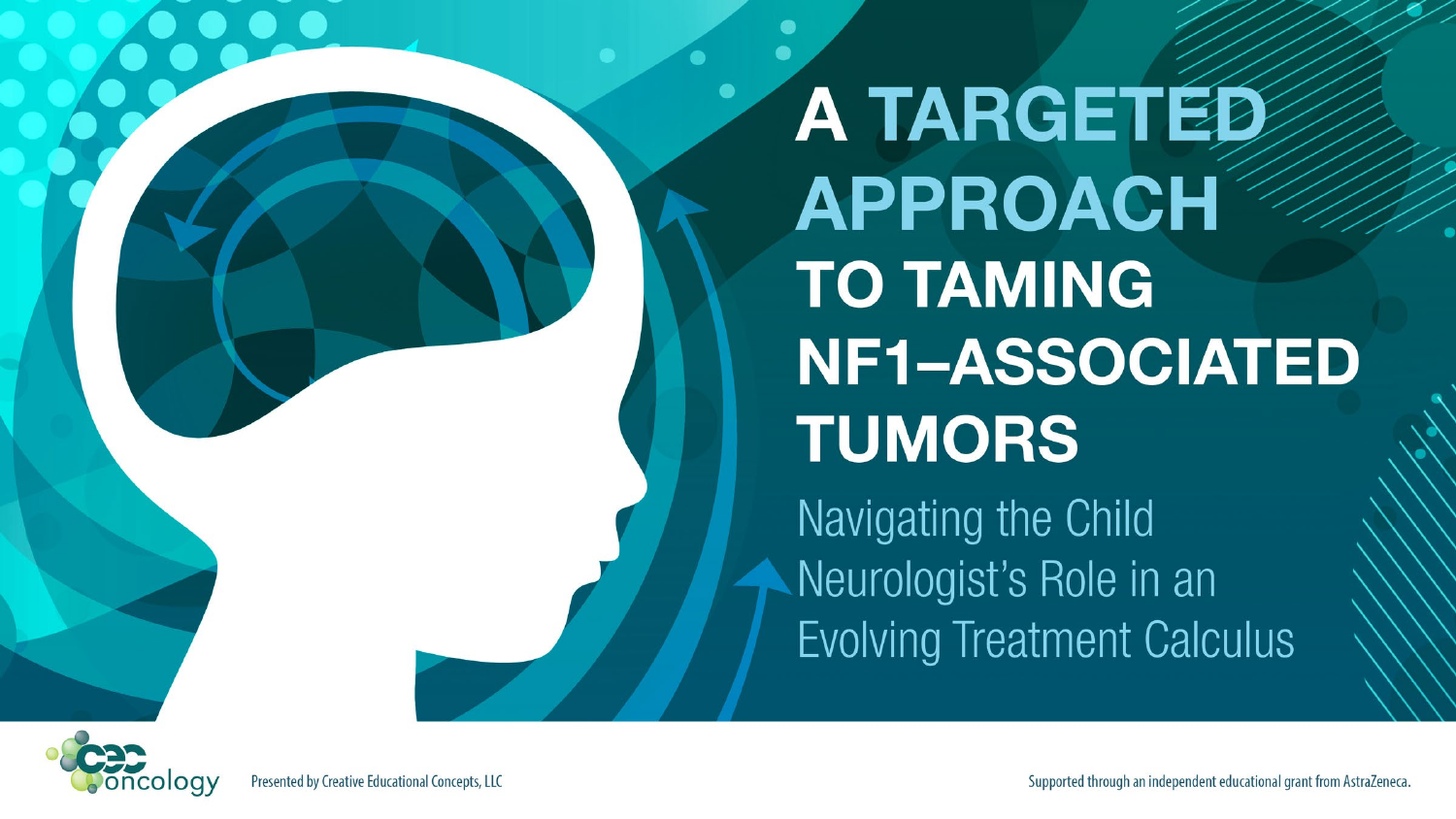# **Disclaimer**

- This slide deck in its original and unaltered format is for educational purposes and is current as of the date of this presentation. All materials contained herein reflect the views of the faculty, and not those of Creative Educational Concepts, Inc. or the commercial supporter(s).
- Participants have an implied responsibility to use the newly acquired information to enhance patient outcomes and their own professional development. The information presented in this activity is not meant to serve as a guideline for specific patient management.
- Any procedures, medications, or other courses of diagnosis or treatment discussed or suggested in this activity should not be used by clinicians without evaluation of their patient's conditions and possible contraindications on dangers in use, review or any applicable manufacturer's product information, and comparison with recommendations of other authorities.
- **Usage Rights:** This slide deck is provided for educational purposes and individual slides may be used for personal, non-commercial presentations only if the content and references remain unchanged. No part of this slide deck may be published or distributed in print or electronic format without prior written permission from Creative Educational Concepts, Inc. Additional terms and conditions may apply.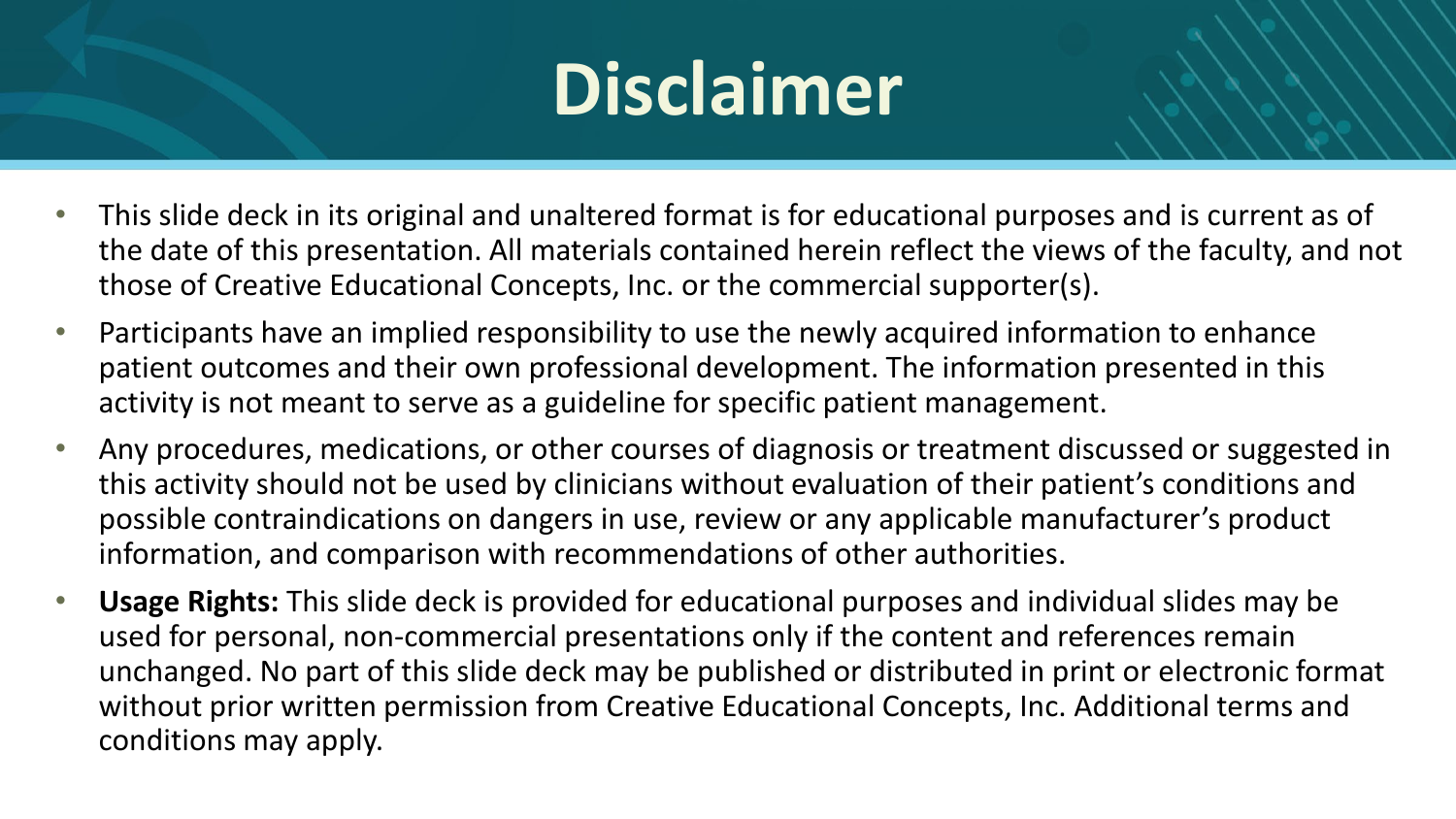

# **Presented by**



Supported through an independent educational grant from AstraZeneca.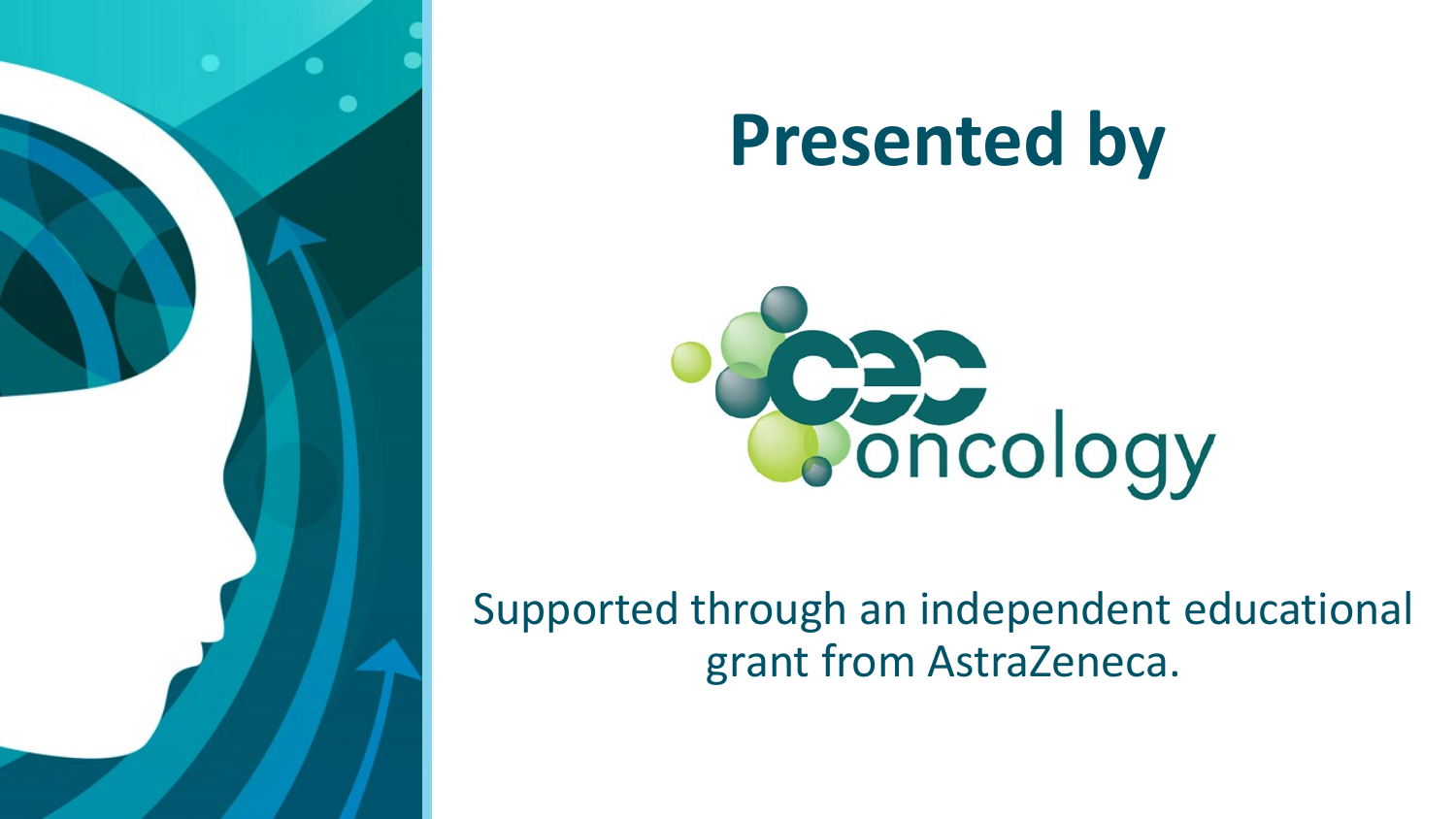## **Learning Objectives**

- Review recently updated NF1 diagnostic criteria and recognized established NF1 clinical manifestations to promote earlier detection and treatment initiation, especially in pediatric patients.
- Describe the genetic genesis and multifaceted pathophysiology of NF1, with a focus on the neurological morbidity and historical intractability of symptomatic, inoperable plexiform neurofibromas.
- Evaluate traditional NF1-associated plexiform neurofibroma treatment modalities, including surgery, radiation, and surveillance, and emphasize how targeted medical therapies are poised to bridge crucial chasms in care.
- Appraise completed and ongoing clinical trial data for MEK inhibitors and other novel targeted therapies being studied in NF1-associated tumors, with an emphasis on current treatment recommendations and approved indications.
- Discuss the pivotal placement of the pediatric neurologist on the multidisciplinary NF1 treatment team, and design real-world, evidence-based treatment plans using targeted therapies for NF1 associated tumors.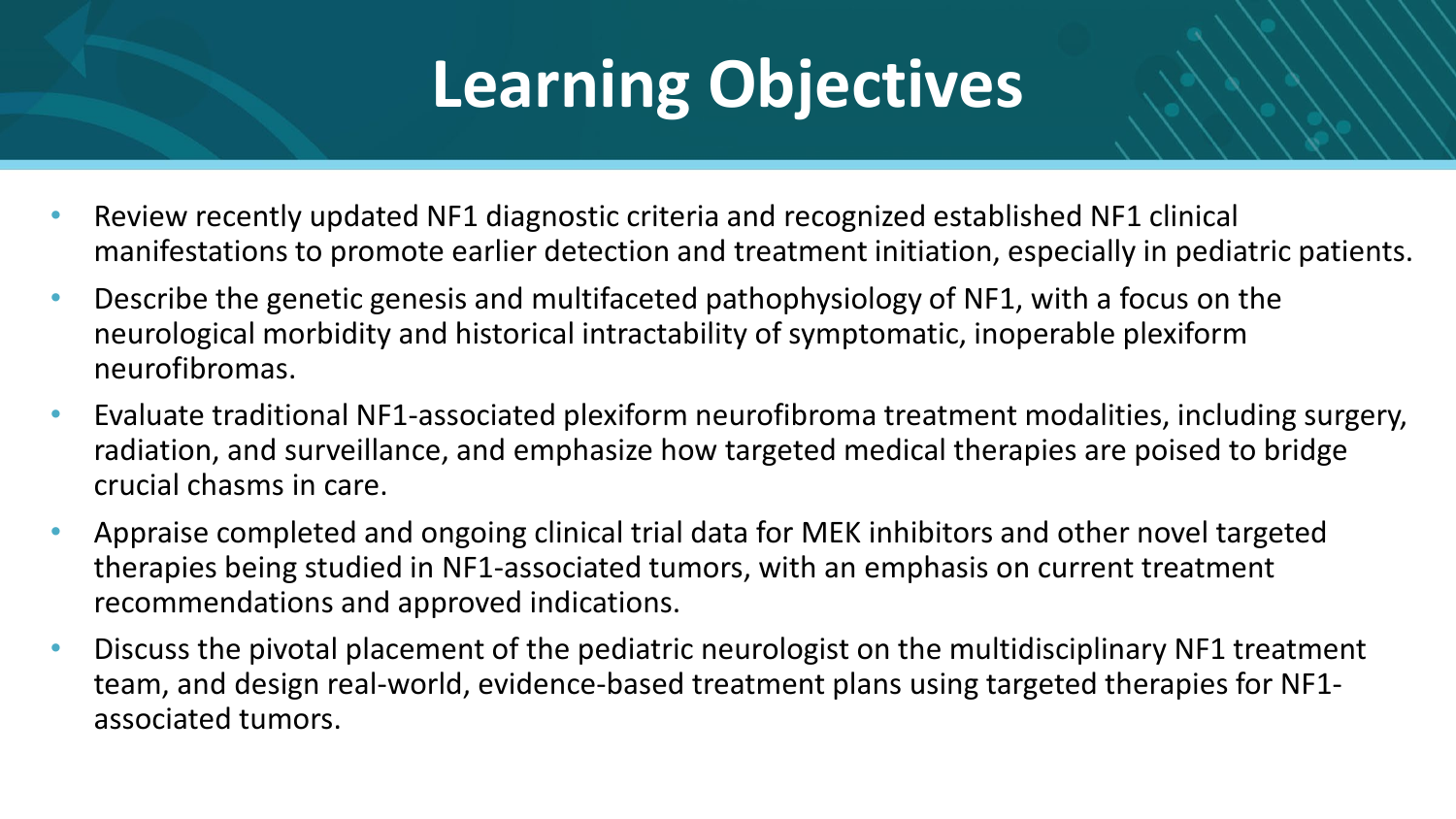## **Expert Faculty**



#### *Activity Chair* **Verena Staedtke, MD, PhD**

Associate Professor of Neurology Director of the Pediatric NF Program Johns Hopkins Comprehensive Neurofibromatosis Center Johns Hopkins School of Medicine



#### *Expert Panelist* **Michael J. Fisher, MD**

Director of the NF Program Hubert J.P. and Anne Faulkner Schoemaker Endowed Chair in Pediatric Neuro-Oncology The Children's Hospital of Philadelphia



#### *Expert Panelist* **Nicole Ullrich, MD, PhD**

Associate Professor of Neurology Director, Neurologic Neuro-Oncology Associate Director, Neurofibromatosis Clinical Trials Program Harvard & Boston Children's Hospital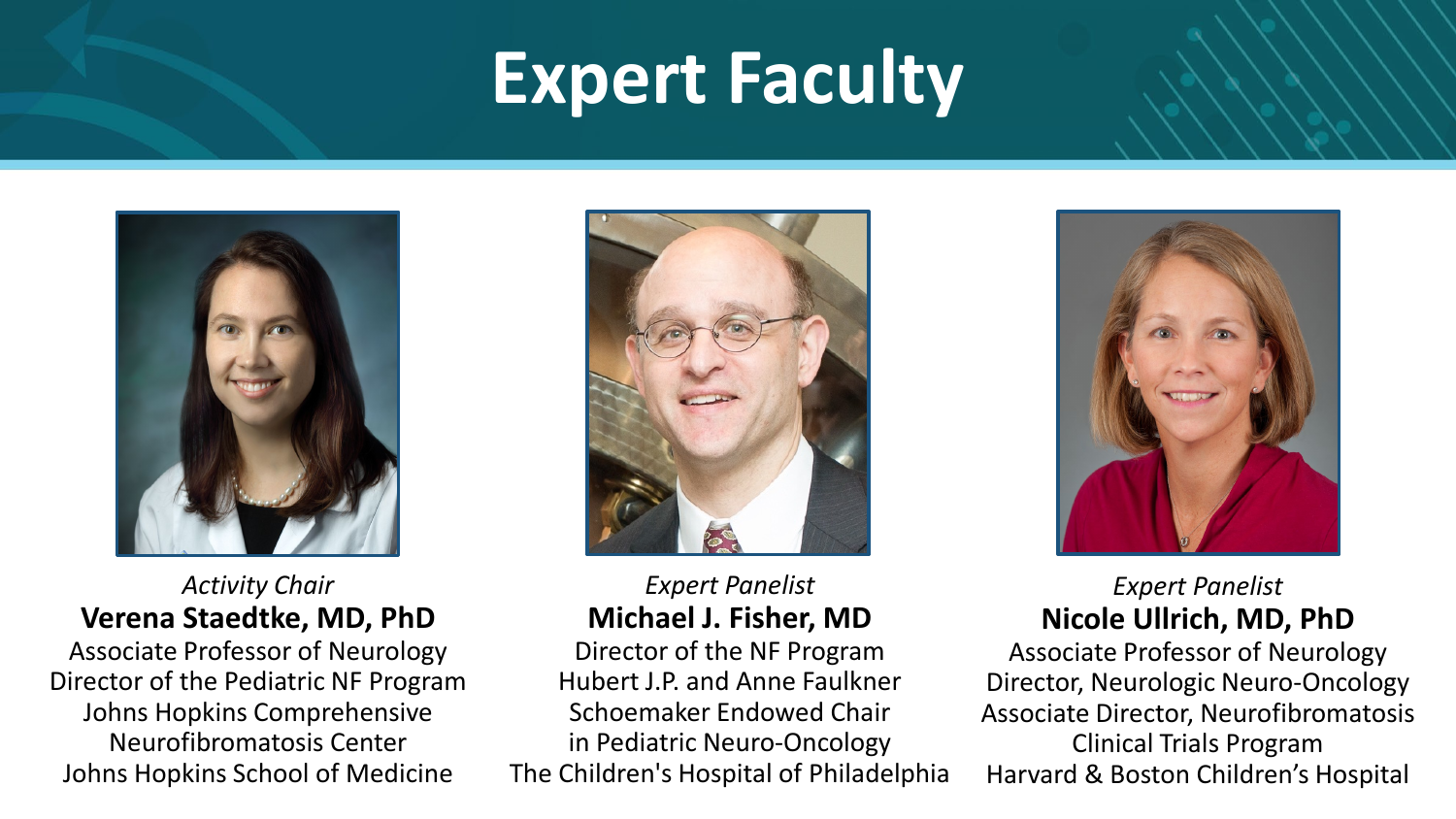

### **This activity is accredited for 1.5 CE credit hour for physicians. Non-physicians may request a certificate of participation.**

### **Instructions for completing the evaluation and requesting CE credit will be provided at the end of this webinar.**

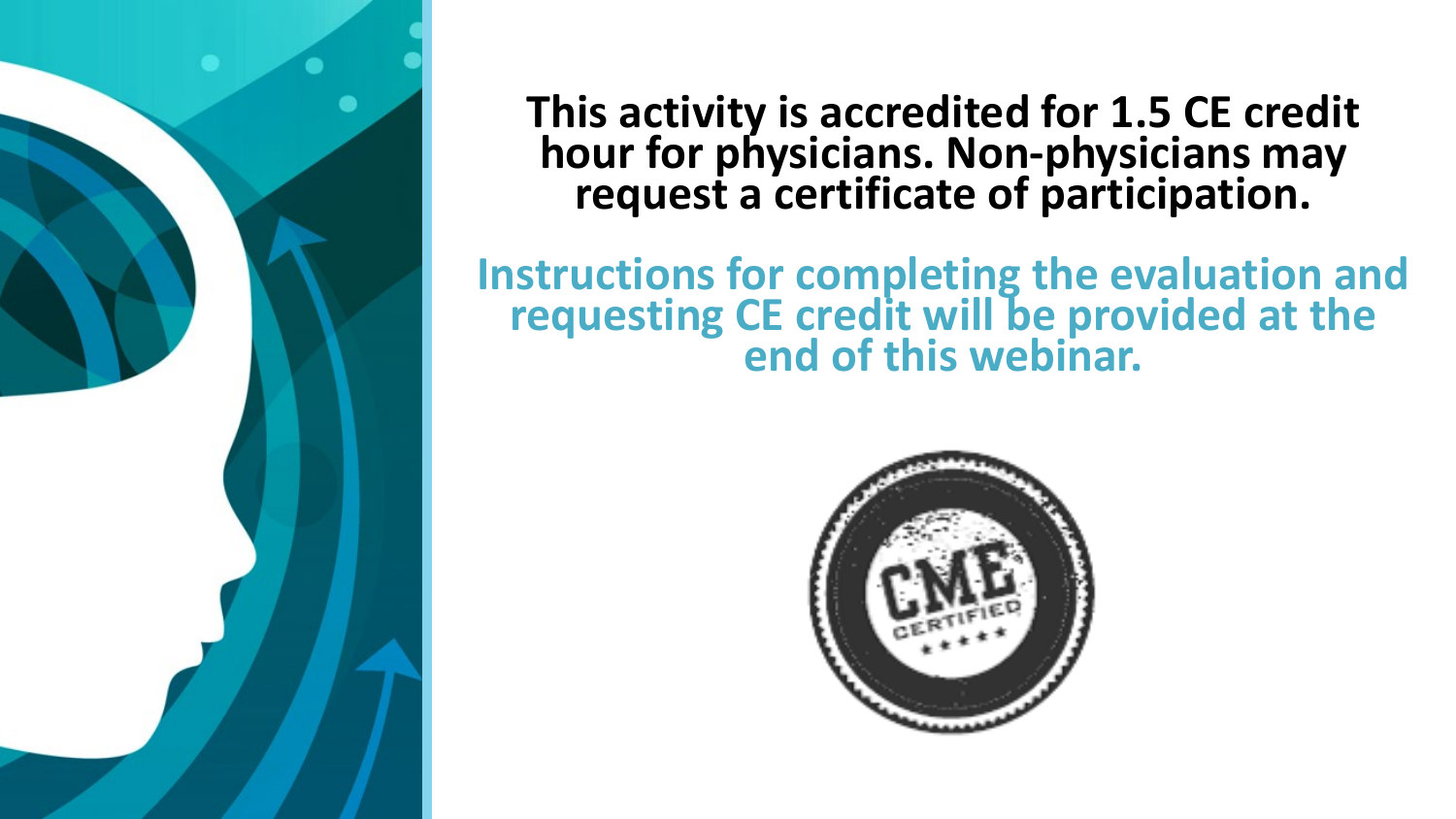### **Disclosures**

**In accordance with the Food and Drug Administration, the speakers have disclosed that there is the potential for discussions concerning off-label uses of a commercial product/device during this educational activity.**

**Any person who may contribute to the content of this continuing education activity must disclose relevant relationships (and any known relationships of their spouse/partner) with commercial interests whose products or services are discussed in educational presentations. A commercial interest is defined as an entity producing, marketing, re-selling, or distributing health care goods or services consumed by, or used on patients. Relevant relationships include receiving from a commercial interest research grants, consultant fees, travel, other benefits, or having a self-managed equity interest in a company.**

**Disclosure of a relationship is not intended to suggest or condone any bias in any presentation but is made to provide participants with information that might be of potential importance to their evaluation of a presentation.**

#### **PLANNERS**

**Verena Staedtke, MD, PhD–**has no relevant financial relationships to disclose in relation to the content of this activity.

**Bryan C. Taylor, PharmD—**has no relevant financial relationships to disclose in relation to the content of this activity.

#### **PRESENTERS**

**Verena Staedtke, MD, PhD–**has no relevant financial relationships to disclose in relation to the content of this activity.

**Michael J. Fisher, MD–**has disclosed that he is a consultant for AstraZeneca and SpringWorks. He receives Grant/Research support from AstraZeneca and Array BioPharma Inc.

**Nicole Ullrich, MD, PhD–**has disclosed that she is a consultant for Peer Review Institute for Medical Education.

#### **PEER REVIEWER**

**Miriam Bornhorst, MD—**has disclosed she is a consultant for AstraZeneca.